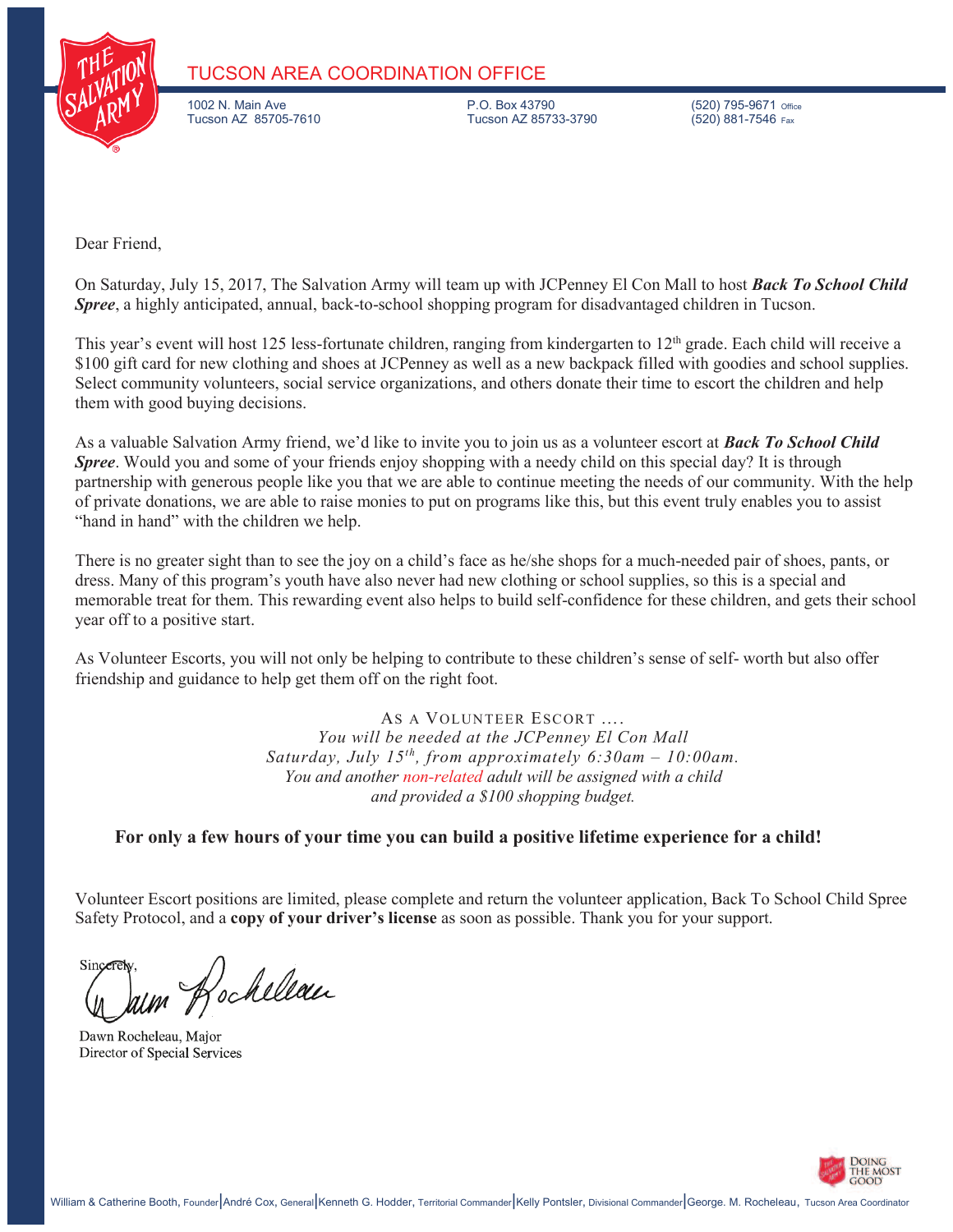

**Mission:** To assist children/parents in need by supplying a pre-approved child \$100 in new back-to-school fall clothing, shoes and BTS items; to help alleviate such costs for family, as well as provide a positive and confidence building experience for the child; provide an opportunity for community volunteers to mentor and assist children in need with positive examples and good buying decisions.

### **EVENT: "BACK TO SCHOOL CHILD SPREE"**

**DATE: Saturday, July 15, 2017** 

### **VOLUNTEER CHECK IN: 6:30am**

**SHOPPING TIME: 7:45am - 9:20am** 

**CHECKOUT TIME: 9:20am – no later than 10:00am** 

#### **LOCATION: JCPenney El Con Mall, 3501 E. Broadway Blvd.**

#### *PLEASE NOTE*:

- 1. Volunteers will check-in at 6:30am at volunteer registration desk. They will pick up their pre-made name tag and a volunteer information sheet which will include a map of the store with different age-appropriate departments.
- 2. Only two pre-assigned non-related adults will escort a child through the shopping and check out process.
- 3. Volunteers are not allowed to bring minor children or non-registered adults to the event.
- 4. During the shopping event, registered volunteer escorts will assist the child in purchasing \$100 value in clothing  $\&$  shoes with the assistance of the parent's suggested shopping list and the child's requests.
- 5. Volunteers are to try to use the entire \$100 budget for their assigned child. If the total goes over the allotted budget, it is the volunteer shopper's responsibility to either reduce the items to meet the allotted budget or make up the difference with their personal financial contribution (please note that there is no expectation for the volunteer to spend personal monies, but rather it's a choice, as some volunteers enjoy doing this).
- 6. If a child has this image **(N)** on the lower corner of his/her nametag they can **NOT** have their picture taken, be filmed, or interviewed.

### *JCPenney has agreed to provide each volunteer with a 10-15% discount for any purchases made the same day after assisting the children.*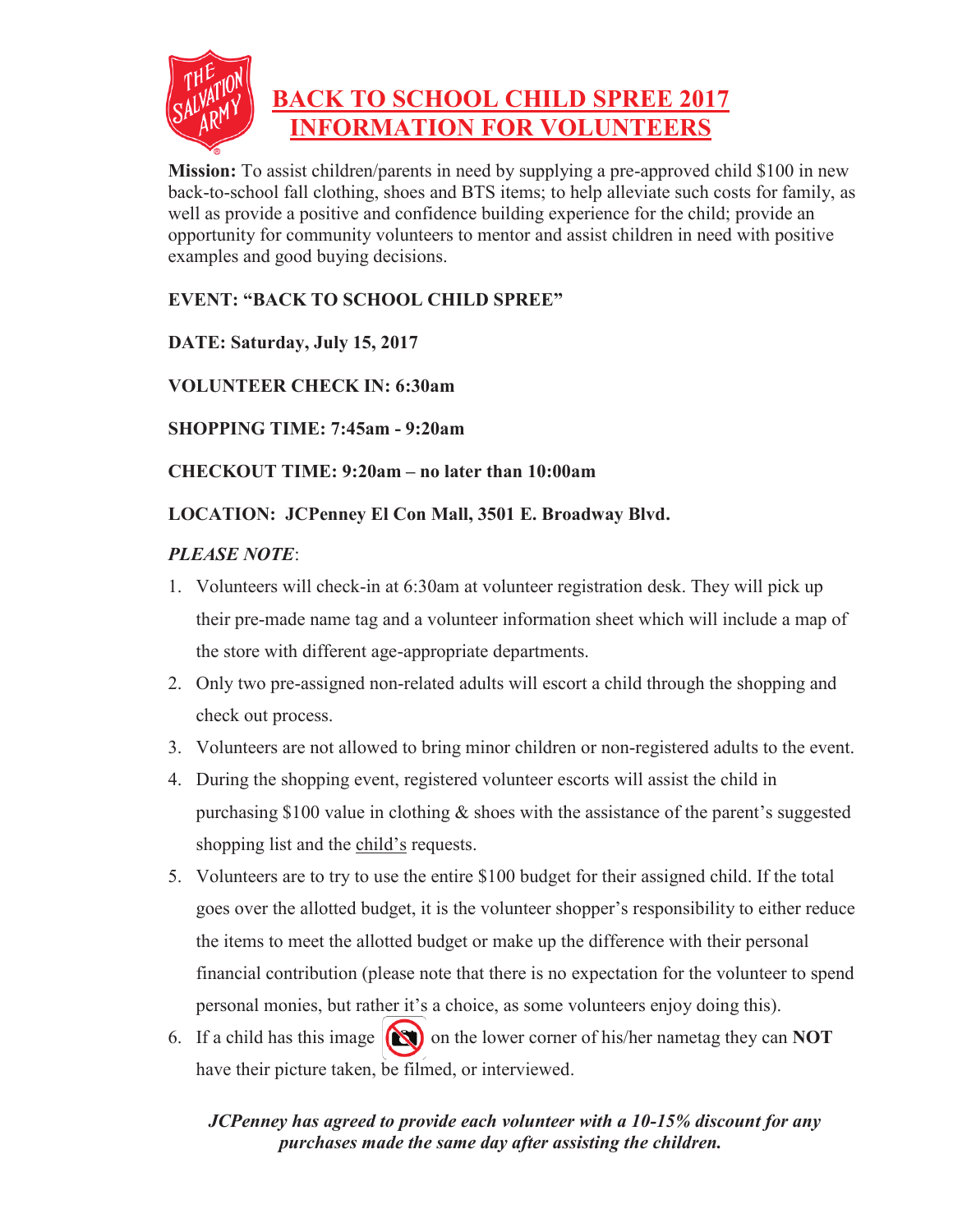

# Back To School Child Spree 2017 Volunteer Application

| <b>Please Print</b>                                                                                                                                                                                                                                                       |           |  |  |  |
|---------------------------------------------------------------------------------------------------------------------------------------------------------------------------------------------------------------------------------------------------------------------------|-----------|--|--|--|
|                                                                                                                                                                                                                                                                           |           |  |  |  |
|                                                                                                                                                                                                                                                                           |           |  |  |  |
|                                                                                                                                                                                                                                                                           |           |  |  |  |
| Driver's License: *Please include a copy of your driver's license with this completed form.                                                                                                                                                                               |           |  |  |  |
|                                                                                                                                                                                                                                                                           |           |  |  |  |
|                                                                                                                                                                                                                                                                           |           |  |  |  |
| Male<br>Female Are you fluent in any other language, if so please state here:<br>$\mathbf{I}$                                                                                                                                                                             |           |  |  |  |
| <b>Emergency Contact:</b>                                                                                                                                                                                                                                                 |           |  |  |  |
|                                                                                                                                                                                                                                                                           |           |  |  |  |
| <b>CONSENT TO PUBLICATION</b><br><b>BY</b><br>THE SALVATION ARMY                                                                                                                                                                                                          |           |  |  |  |
| $\mathbf{r}$ is a substituting $\mathbf{r}$ in the set of $\mathbf{0}$ denotes $\mathbf{r}$ and $\mathbf{r}$ is the set of $\mathbf{r}$ in the set of $\mathbf{r}$ is a set of $\mathbf{r}$ is a set of $\mathbf{r}$ is a set of $\mathbf{r}$ is a set of $\mathbf{r}$ is | $10$ $11$ |  |  |  |

I certify that I am at 18<sup>\*</sup> years of age, my birth date being , 19 , and having , 19 , and having the right to contract in my own name and to the extent herein set forth.

I hereby irrevocably grant to The Salvation Army, its successors and assigns, its agents and those by whom it is commissioned, the absolute, unrestricted and unlimited license, right, permission, and consent to use and reuse, disseminate, copyright, print, reproduce, publish and republish, for any and all trade purposes or commercial or other advertising or public purposes, and in any and all advertising, publicity, display, publication or media, my name, signature and likeness, and any portraits, pictures, photographic prints or other representations of me, or in which I may appear, or any reproductions or sketches thereof or parts thereof, photographic or otherwise, with such additions, deletions, alterations or changes therein as you in your discretion may make, either separately or together with my name or a fictitious name, or the name of another person, with or without any statements or testimonials made by me, or authorized by me which you may, in your discretion, prepare for use in connection therewith. I warrant that I have not limited or restricted the use of my name or photograph to the use of any organization or person.

I hereby grant unrestricted use of audio tracks or text by The Salvation Army for such purposes as The Salvation Army may deem appropriate.

I hereby release and discharge The Salvation Army, its successors, assigns and agents from any and all claims and demands arising out of or in connection with the use of any of the foregoing, including any claims for defamation, invasion of privacy or violation of any statutory right.

Witness by my hand as noted and sealed this day.

| Print Name | Sign Name | <b>Address</b>                                                                                                                   | Date |
|------------|-----------|----------------------------------------------------------------------------------------------------------------------------------|------|
|            |           | Please return this completed form and a copy of your driver's license to<br>The Salvation Army, Attn: Back To School Child Spree |      |
|            |           | Mail to 1002 N. Main Ave., Tucson, AZ 85705, fax to (520)881-7546,                                                               |      |
|            |           | or email to daniela.moreno@usw.salvationarmy.org                                                                                 |      |